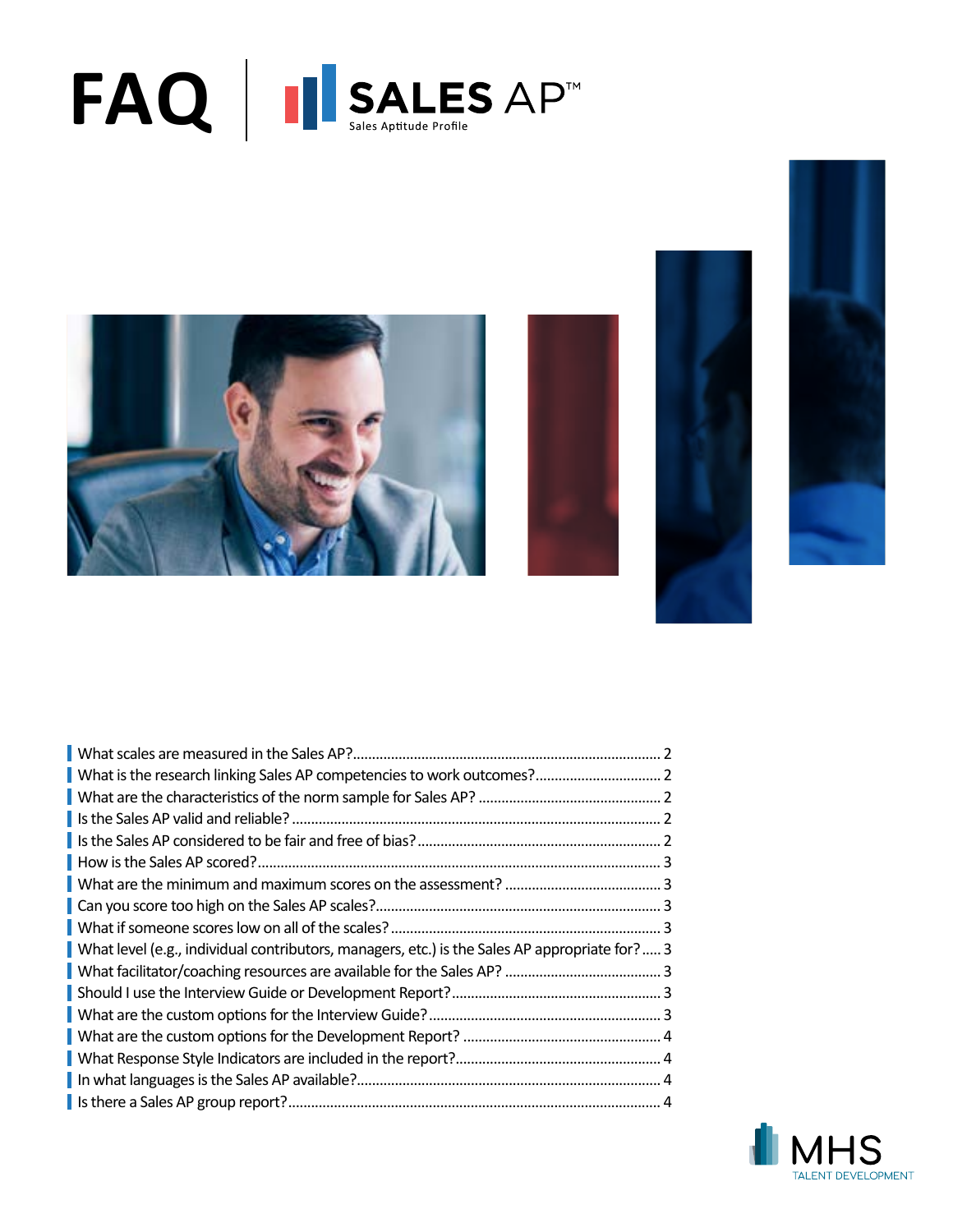## <span id="page-1-0"></span>**What scales are measured in the Sales AP?**

The scales measured in the Sales AP are:

| Achievement Motivation    | Using one's inner drive to apply the effort needed to attain strategic goals                  |  |
|---------------------------|-----------------------------------------------------------------------------------------------|--|
| Assertiveness             | The open and direct expression of thoughts and beliefs                                        |  |
| Competitiveness           | The desire to perform better than others and surpass personal standards of performance        |  |
| Composure                 | Staying calm under pressure and in difficult interactions                                     |  |
| Sociability               | Engaging with others and developing relationships effortlessly                                |  |
| Persuasion                | Influencing others to change their thoughts or behaviors                                      |  |
| Self-Confidence           | An individual's level of belief in their abilities and judgments                              |  |
| Selling-Related Knowledge | The desire to understand different sales techniques and learn about their respective industry |  |

## <span id="page-1-1"></span>**What is the research linking Sales AP competencies to work outcomes?**

The Sales AP measures eight scales that have been shown to relate to success in sales roles based on past research. Following is the list of Sales AP scales and their predictive outcomes:

Individuals who are higher in:

- **• Achievement motivation** have better overall job performance (Barrick, Stewart, & Piotrowski, 2002).
- **• Assertiveness** are better able to influence potential clients, confidently address concerns, and ultimately ask for the sale, leading to higher sales performance (Vinchur et al., 1998; Warr, Bartram, & Martin, 2005).
- **• Competitiveness** push themselves to set higher personal goals and achieved greater performance outcomes (Brown, Cron, & Slocum, 1998). **• Composure** are able to persist, close, and develop repeat sales. In the workplace, sales professionals who are better able to regulate their
- emotions experience less conflict with customers and have better sales outcomes (Darrat, Mulki, & Swimberghe, 2017).
- **• Sociability** are able to quickly build positive relationships with customers which leads to greater customer commitment (Spake & Megehee, 2009). **• Persuasion** are able to positively influence a customer towards a purchase decision and to negotiate in a way that benefits both parties. The effective use of an influential sales style has been demonstrated to explain a significant amount of the variance in sales performance (Plouffe, Bolander & Cote, 2014).
- **• Self-Confidence** are decisive and action-oriented which are correlated positively with performance ratings for sales professionals (Vinchur et al., 1998).
- **• Selling-Related Knowledge** can size up sales situations, classify prospects, and select appropriate sales strategies for their clients (Leong, Busch, & John, 1989).

## <span id="page-1-2"></span>**What are the characteristics of the norm sample for Sales AP?**

Each participant in the Sales AP is compared to a group of 1,530 individuals who have taken the assessment previously. This sample is evenly distributed by gender and across five age-ranges and was matched to the 2016 U.S. Census by race/ethnicity and geographic region. The participants in the comparison group had a variety of employment statuses and levels of education.

For more details on the demographic characteristics of the Sales AP norm sample, refer to Chapter 3 of the User Guide: Normed Sample, Table 3.1.

## <span id="page-1-3"></span>**Is the Sales AP valid and reliable?**

Research conducted by MHS in the development of the Sales AP provide evidence that the assessment results are both valid and reliable. For a complete review of the research, refer to Chapter 5 of the Technical Manual: Standardization, Reliability, Validity and Fairness.

- **• Validity:** The Sales AP has multiple sources of evidence that support its validity. The assessment has a factor structure that seems the most empirically and theoretically consistent compared to other plausible models. Additionally, the validity studies for the assessment demonstrated that sales professionals score higher than the general population. Those who have higher sales competencies as measured by the Sales AP have higher self-reported levels of job performance and average calls made in a day, supporting that the assessment relates to work outcomes. Furthermore, the scales of the assessment seem theoretically consistent, as they correspond closely to other measures that reflect similar content.
- **• Reliability:** The reliability of the Sales AP was examined using internal consistency. The coefficient alpha values of the Sales AP had a median of .87, with a range of .85 to .92. These high values imply that the questions assessing each competency are connected and are measuring the same idea.

#### <span id="page-1-4"></span>**Is the Sales AP considered to be fair and free of bias?**

In order to ensure the fairness of the assessment, multiple analyses were run testing the measure across race/ethnicity and gender groups. The results of our analyses indicated that the assessment functioned similarly across demographic groups, providing evidence for its fairness and lack of bias.

For a full explanation of the fairness of the Sales AP, refer to the Sales AP Fairness section in Chapter 5 of the Sales AP Technical Manual.

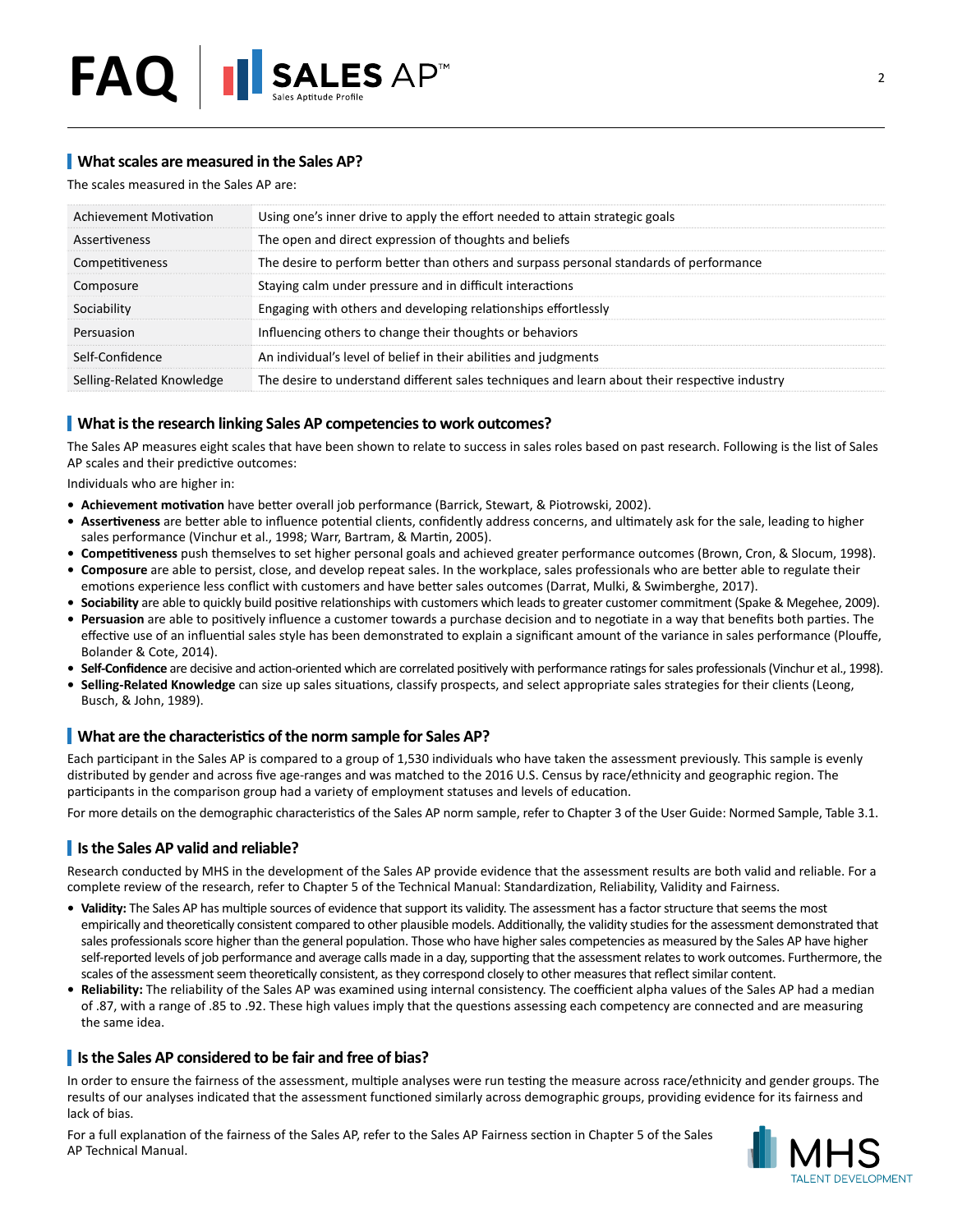# <span id="page-2-0"></span>**How is the Sales AP scored?**

The Sales AP presents the respondent's results using standardized percentiles. Percentiles are an intuitive way to understand how a person's scores compare to others like them.

Each participant in the Sales AP is compared to a group of 1,530 individuals who have taken the assessment previously. This sample, against which Sales AP scores are compared, is representative of the U.S. general population. By comparing results to a reference group, we can assess where the respondent falls on a scale of Low, Mid, and High.

For instance, a score in the 75th percentile means that the respondent scored better than 75% of a group of people who have taken the assessment previously.

#### <span id="page-2-1"></span>**What are the minimum and maximum scores on the assessment?**

The Sales AP scores are in percentiles, ranging from 1 (lowest) to 99 (highest).

- If a respondent scores between 1 to 24, their score will be classified in the Low range meaning they are in the bottom 25% of the comparison group.
- If a respondent scores between 25 to 74, their score will be classified in the Mid range meaning they are in the middle 50% of the comparison group.
- If a respondent scores between 75 to 99, their score will be classified in the High range meaning they are in the top 25% of the comparison group.

#### <span id="page-2-2"></span>**Can you score too high on the Sales AP scales?**

Our analysis indicates that sales professionals with higher scores in the Sales AP competencies tend to report having better sales performance overall. Although there are no indicators for scores that are too high in the Sales AP scales, it is a good practice to investigate very high scores to identify potential overuse. For example, a participant who is very high in Self-Confidence may not consider other people's perspectives when making decisions.

#### <span id="page-2-3"></span>**What if someone scores low on all of the scales?**

A low score on all the Sales AP scales may indicate the respondent's unsuitability for a sales role. However, it is a good practice to investigate this assumption further by gathering more information on the conditions in which the participant took the assessment. These follow-up questions would be helpful:

- Did you have enough time to take the assessment, or were you in a hurry to finish it?
- Were you able to take the assessment in a relaxed setting?
- Did you read through each question fully before answering?

In addition, it's recommended to gather insights from multiple sources (e.g., observations, behavioral and situational interviews, academic records or other assessments, and resume) to get a clearer picture of the candidate's sales competencies.

#### <span id="page-2-4"></span>**What level (e.g., individual contributors, managers, etc.) is the Sales AP appropriate for?**

The Sales AP is best suited for the hiring and development of individual contributors.

#### <span id="page-2-5"></span>**What facilitator/coaching resources are available for the Sales AP?**

There are three primary resources available to help you build your knowledge of the Sales AP.

- **• Training Modules:** Two self-paced e-learning modules provide a high-level overview of the Sales AP competencies, scoring, report features and interpretation, as well as features, benefits and applications.
- **• User Guide:** A comprehensive User Guide provides all the information you need to understand and administer the Sales AP. It includes an overview of the assessment, guidelines for use, a step-by-step interpretation guide for the Interview Guide and Development Report as well as information needed to administer the assessment.
- **• Technical Manual:** The Sales AP Technical Manual provides detailed information related to the theory, development and content, as well as the standardization, reliability, validity and fairness of the assessment.

#### <span id="page-2-6"></span>**Should I use the Interview Guide or Development Report?**

The Sales AP was designed with different reports that are suited for different purposes.

The Sales AP Interview Guide contains a set of features that provide sales-specific insights that will help you make informed hiring decisions. This report can be used across the employee lifecycle, including interviewing, succession planning, and promotion.

The Sales AP Development Report provides insight into the competencies that contribute to sales performance and is intended for use in coaching and development contexts.

#### <span id="page-2-7"></span>**What are the custom options for the Interview Guide?**

The Sales AP Interview Guide includes several features that can be turned on and off or changed.

- On the cover page, the job title, organization name, and logo can be customized when generating reports.
- The Interview Questions section of the report can be turned on or off.
- Up to five custom interview questions can be added when generating reports and will be included at the end of the report.